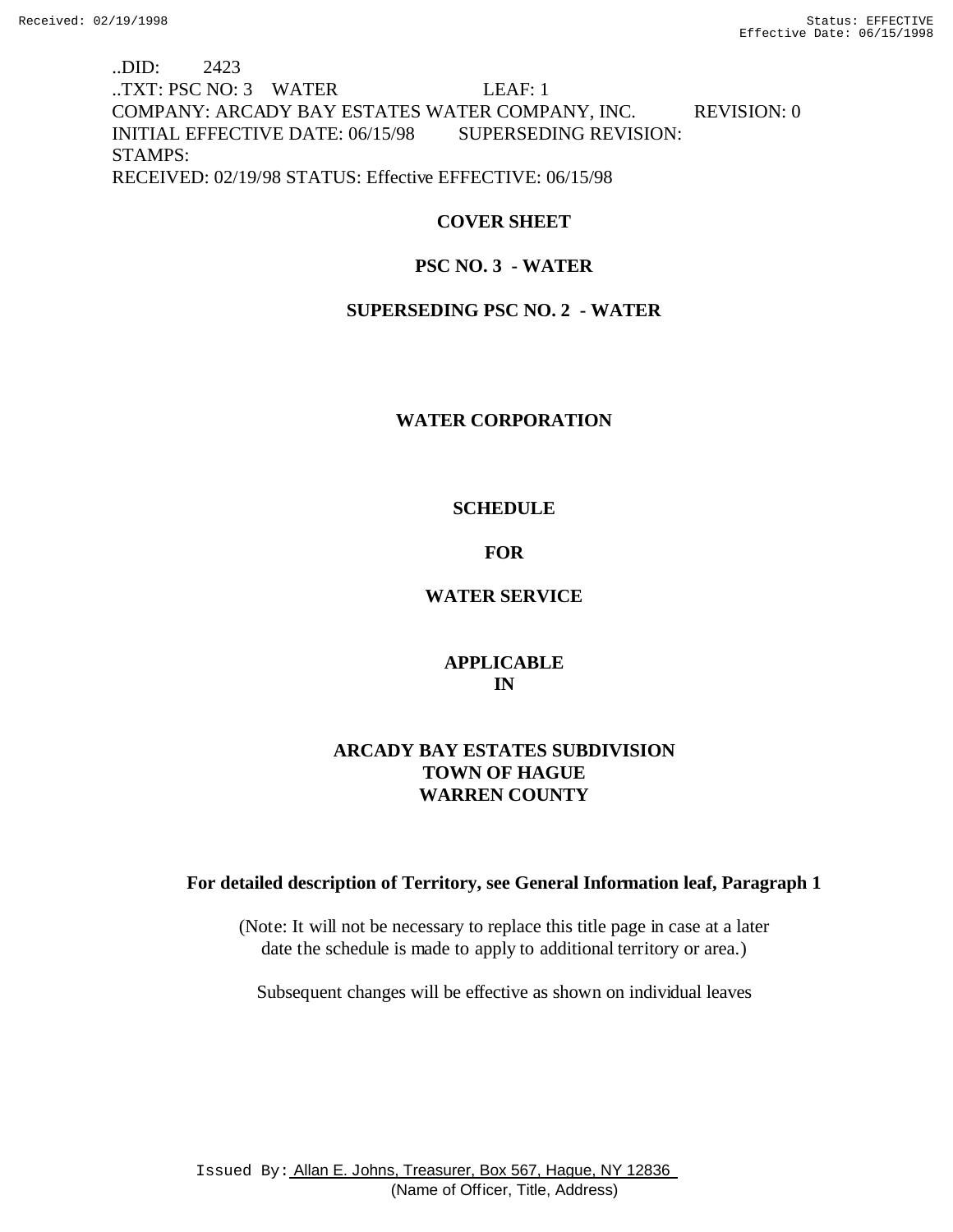..DID: 2417 ..TXT: PSC NO: 3 WATER LEAF: 2 COMPANY: ARCADY BAY ESTATES WATER COMPANY, INC. REVISION: 0 INITIAL EFFECTIVE DATE: 06/15/98 SUPERSEDING REVISION: STAMPS: RECEIVED: 02/19/98 STATUS: Effective EFFECTIVE: 06/15/98

#### **TABLE OF CONTENTS**

# **GENERAL INFORMATION LEAF NO.** 1. Territory 3 2. Application for Water Service 3 3. Deposits - Security 3 4. Deposits - Interest 4 5. Deposits - Return 4 6. Deposits - Other 4 7. General Rules 5 - 6 8. Metered Service 6 - 7 9. Unmetered Service 7 10. Extension of Mains 7 11. Discontinuance of Service - Non-payment 7 - 8 12. Discontinuance of Service - Other 8 - 9 13. Discontinuance of Residential Service - Special Procedures 9 14. Deferred Payment Agreements 9 15. Complaint Handling Procedures 10 16. Restoration of Service 10 - 11 17. Interest on Customer Overpayments 11 18. Regulation 11 19. Service Classification No. 1 12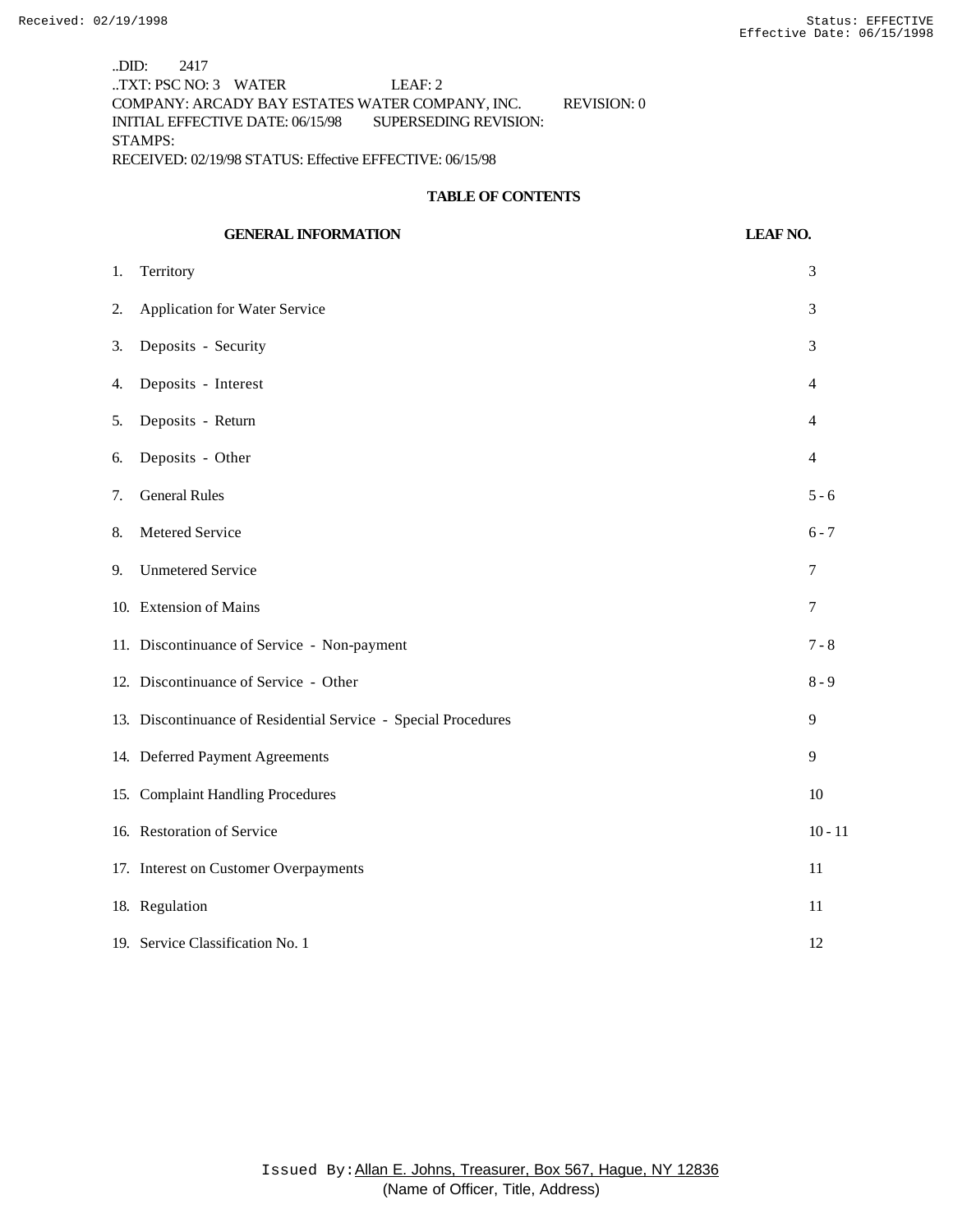..DID: 2418 ..TXT: PSC NO: 3 WATER LEAF: 3 COMPANY: ARCADY BAY ESTATES WATER COMPANY, INC. REVISION: 0 INITIAL EFFECTIVE DATE: 06/15/98 SUPERSEDING REVISION: STAMPS: RECEIVED: 02/19/98 STATUS: Effective EFFECTIVE: 06/15/98

#### **GENERAL INFORMATION**

1. Territory (County, Town, Development, Streets, etc.)

 Arcady Bay Estates Subdivision Towns of Hague Warren County

#### 2. Application for Water Service

- A. Written application for service may be required.
- B. A separate application may be required for each premises.
- C. Premises may be subject to inspection by the company.
- D.Applications need not be accepted from customers with charges due on any water accounts with the company. The company may accept an application if the customer enters into a deferred payment agreement.

E.Service pipe installations are subject to company approval.

#### 3. Deposits - Security

- A.As a condition of receiving service, the company may require a deposit from customers that are delinquent (having a bill remaining unpaid 23 days from the date mailed), seasonal, short term or temporary or who have had service terminated for non-payment during the preceding 6 months. In addition, a deposit may also be required from a nonresidential customer whose credit has not been established with the company. A delinquent customer shall be provided with a written notice 20 days before the deposit is assessed which states that failure to make timely payments will permit the company to require a deposit from such customer.
- B.Deposits from applicants and customers may not exceed two times the estimated average monthly bill for a calendar year, except in the case of customers whose usage varies widely where deposits may not exceed twice the average monthly bill for the peak season.
- C.The company shall perform an annual review of the billing history of every customer who has a deposit with the company to assure that a deposit is still required under (1) above and that the amount of the deposit conforms with (2) above. The company reserves the right to review the deposit at any time. If a review shows that the deposit held falls short of the amount the company may require by 25 percent or more, the company may require the payment of an additional amount. If a review shows that the deposit held exceed the amount required by 25 percent or more, the company shall refund the excess to the customer. The customer may request a downward revision of the deposit.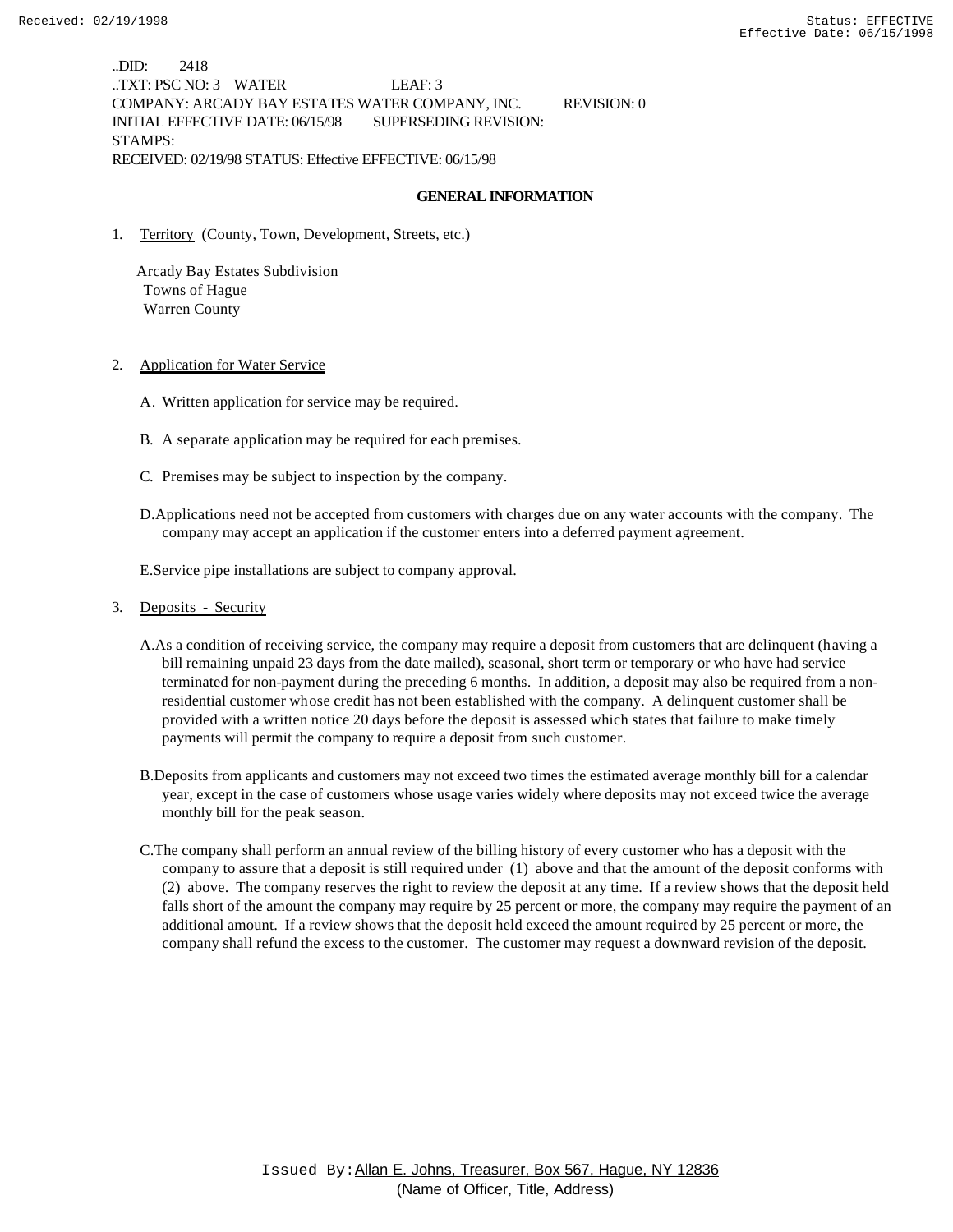..DID: 2419 ..TXT: PSC NO: 3 WATER LEAF: 4 COMPANY: ARCADY BAY ESTATES WATER COMPANY, INC. REVISION: 0 INITIAL EFFECTIVE DATE: 06/15/98 SUPERSEDING REVISION: STAMPS: RECEIVED: 02/19/98 STATUS: Effective EFFECTIVE: 06/15/98

#### **GENERAL INFORMATION**

#### 4. Deposits - Interest

Every deposit shall earn simple interest at the rate per annum prescribed by the Public Service Commission. The interest must be paid to customers when the deposit is returned. If the deposit has been held for 12 consecutive months or more, the interest must be credited to the customer no later than the first bill rendered after the next succeeding first day of October and at the end of each succeeding 12 month period.

#### 5. Deposits - Return

- A.The company shall return to a customer a deposit or portion of a deposit and all interest thereon no more than 30 days after:
	- (1) the day the account is closed and all bills are paid; or
	- (2)the date of the first bill for service rendered after a 12 month period during which time the customer was not delinquent, provided there is no other basis for the company to request a deposit; or
	- (3)a review of the deposit shows that a reduction of the deposit is warranted.
- B.A deposit or portion of a deposit plus interest thereon that is subject to return may be credited to the customer's account in the amount of any outstanding charges. If any balance remains, a refund check shall be issued.
- 6. Deposits Other
	- A.In the event that the applicant desires service for a trailer or other non-permanent structure, he shall deposit with the company all costs of the connection of such service. Said deposit shall bear simple interest as required above and shall be refunded at the end of 10 years, or sooner in the event that a permanent structure for such service connection is completed.
	- B.The company may also require deposits from customers to guarantee future payments as set forth in lawn sprinkler, main extension, or other forms of contracts which are in a form approved by the Public Service Commission. The interest rates for these deposits will be the same as the interest rates for security deposits and such interest will be credited to the customer as prescribed by Commission rules.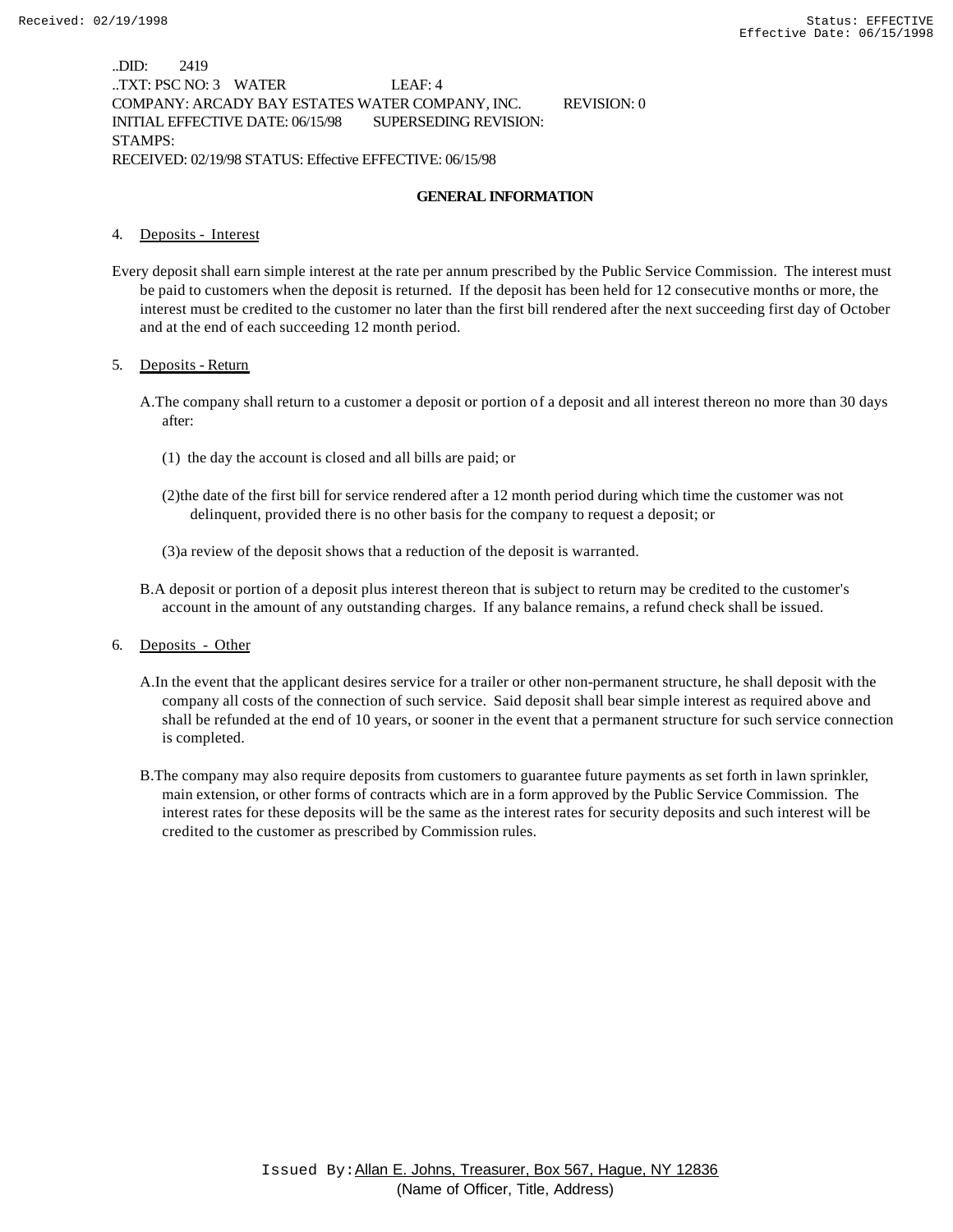# ..DID: 2420 ..TXT: PSC NO: 3 WATER LEAF: 5 COMPANY: ARCADY BAY ESTATES WATER COMPANY, INC. REVISION: 0 INITIAL EFFECTIVE DATE: 06/15/98 SUPERSEDING REVISION: STAMPS: RECEIVED: 02/19/98 STATUS: Effective EFFECTIVE: 06/15/98

# **GENERAL INFORMATION**

# 7. General Rules

- A. Customers must provide 10 days' written notice prior to the date on which termination of service is requested or prior to a change of occupancy, until which date the customer will be responsible for payment of service.
- B. Fire hydrants shall not be used without written permission or unless in conformance with filed fire protection tariff provisions.
- C. The company will not be liable for damage resulting from the presence of its facilities, supply, or use of water service, except damage resulting from gross negligence of the company.
- D. The company may shut off water in its mains to make repairs and extensions. Where possible, proper advance notice will be made to customers affected.
- E. The use of water for sprinkling, swimming pools, or other less essential uses may be restricted or prohibited where such use may unreasonably reduce the adequacy of service for other domestic purposes.
- F. There must be a separate service for each premises.
- G. Installation of service pipes and mains will not normally be made when the ground is frozen.
- H. The customer is responsible for service pipes and plumbing within the property line. Any plumbing work done on the customer's service pipe is subject to approval by the company. No underground work shall be covered up until it has been inspected and approved by the company.
- I. All leaks on customer premises must be repaired as soon as possible.
- J. All mains, services (up to the property line) and other water system facilities will be maintained and replaced by the company.
- K. The company will supply water in the distribution system at pressures between 20 and 100 pounds per square inch (psi) and will strive, where practicable, to maintain a normal working pressure of 60 psi with a minimum of 35 psi. If the company makes changes to its system which cause the pressure to increase to over 100 psi to existing customers, the company will be responsible for the first installation of the necessary equipment in the customer's premises. From that point on the equipment will be considered part of the customer's internal plumbing and the customer will be responsible for its maintenance or replacement. If a water pressure reducing valve, in the customer's or applicant's opinion, is necessary or desired to safeguard the plumbing, it is the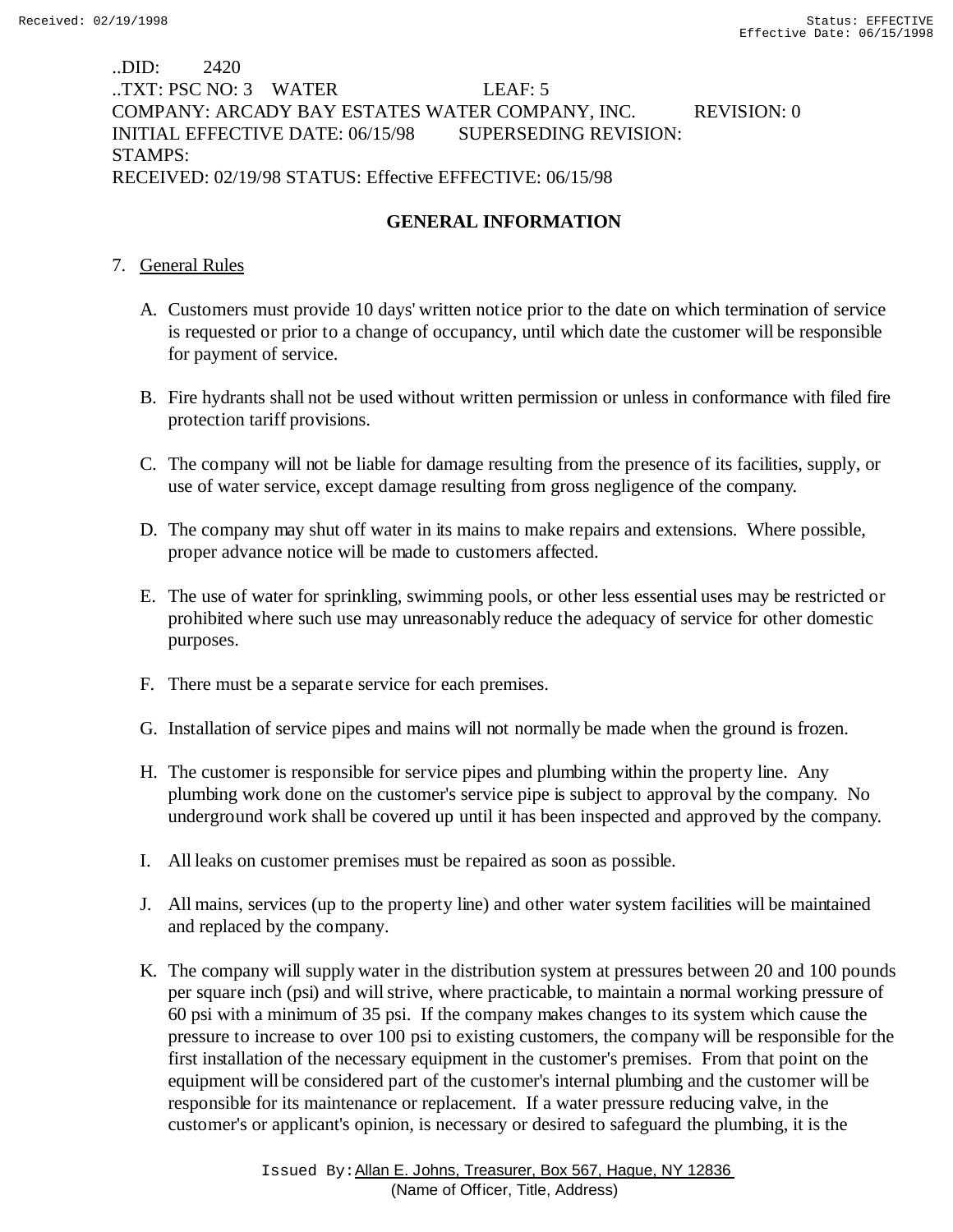customer's or applicant's responsibility to purchase, install and maintain this equipment. Where a pressure reducing valve is used it is also advisable to install a suitable pressure relief valve. All installations will comply with the local building codes and standards and are considered a part of the customer's internal plumbing.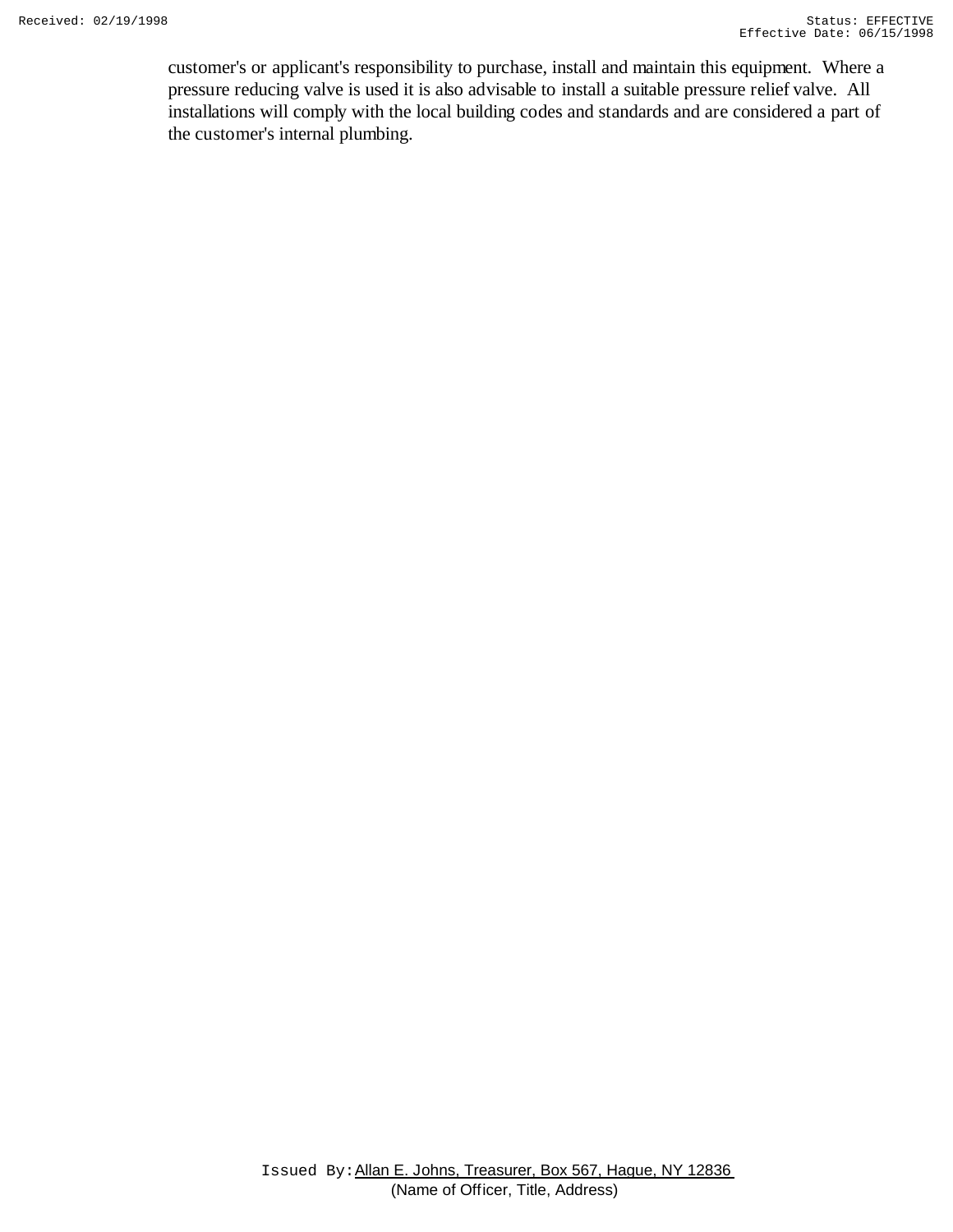# ..DID: 2421 ..TXT: PSC NO: 3 WATER LEAF: 6 COMPANY: ARCADY BAY ESTATES WATER COMPANY, INC. REVISION: 0 INITIAL EFFECTIVE DATE: 06/15/98 SUPERSEDING REVISION: STAMPS: RECEIVED: 02/19/98 STATUS: Effective EFFECTIVE: 06/15/98

# **GENERAL INFORMATION**

- L. Where an applicant is seeking service at an elevation or gradient which could not otherwise be adequately serviced by existing plant, the company will require that the applicant bear the additional cost of providing such extraordinary service, or in the alternative, require the applicant to purchase, install and maintain the necessary special equipment, such as a hydro-pneumatic system, needed to serve the premises. The installation of a hydro-pneumatic system as part of the customer's internal plumbing may be subject to approval of the Health Department and should comply with local building codes and standards.
- M. Cross connections to water sources other than the company's or with other facilities are strictly prohibited. Customers will, at their expense, install and maintain such backflow prevention devices as may be required by the company in accordance with good water works practice or applicable laws or regulations.
- N. Customers must permit company representatives to enter their premises on request for purposes relating to the operation and maintenance of the company's system, including inspection of the customer's and the company's facilities, installation, reading, testing, replacement and removal of meters, and terminating and restoring service.
- O. No person shall maliciously, willfully or negligently break, damage, destroy, uncover, deface, block access to or tamper with any pipe, valve, meter, structure, appurtenance or equipment which is a part of the water works system.
- 8. Metered Service (if applicable and provided for in Service Class No.  $\overline{\phantom{a}}$ )
	- A. A meter of a type approved by the Commission is required for each premises.
	- B. The company will furnish, install, and maintain the meter. Unless the meter register is set at zero, the company shall attach a tag stamped with the date and meter dial reading at the time of installation.
	- C. The customer will provide a location for the meter acceptable to the company and will be responsible for the cost of repairing damage resulting from human interference, frost, backflow of hot water, or other such causes.
	- D. Where the company agrees it is necessary to set a meter outside the building, it shall be installed at the expense of the customer in a pit acceptable to the company which is both water-tight and frostproof. The cover of the pit shall be fastened with a convenient locking devise. Where the distance from the property line to the front wall of the building is greater than 75 feet, the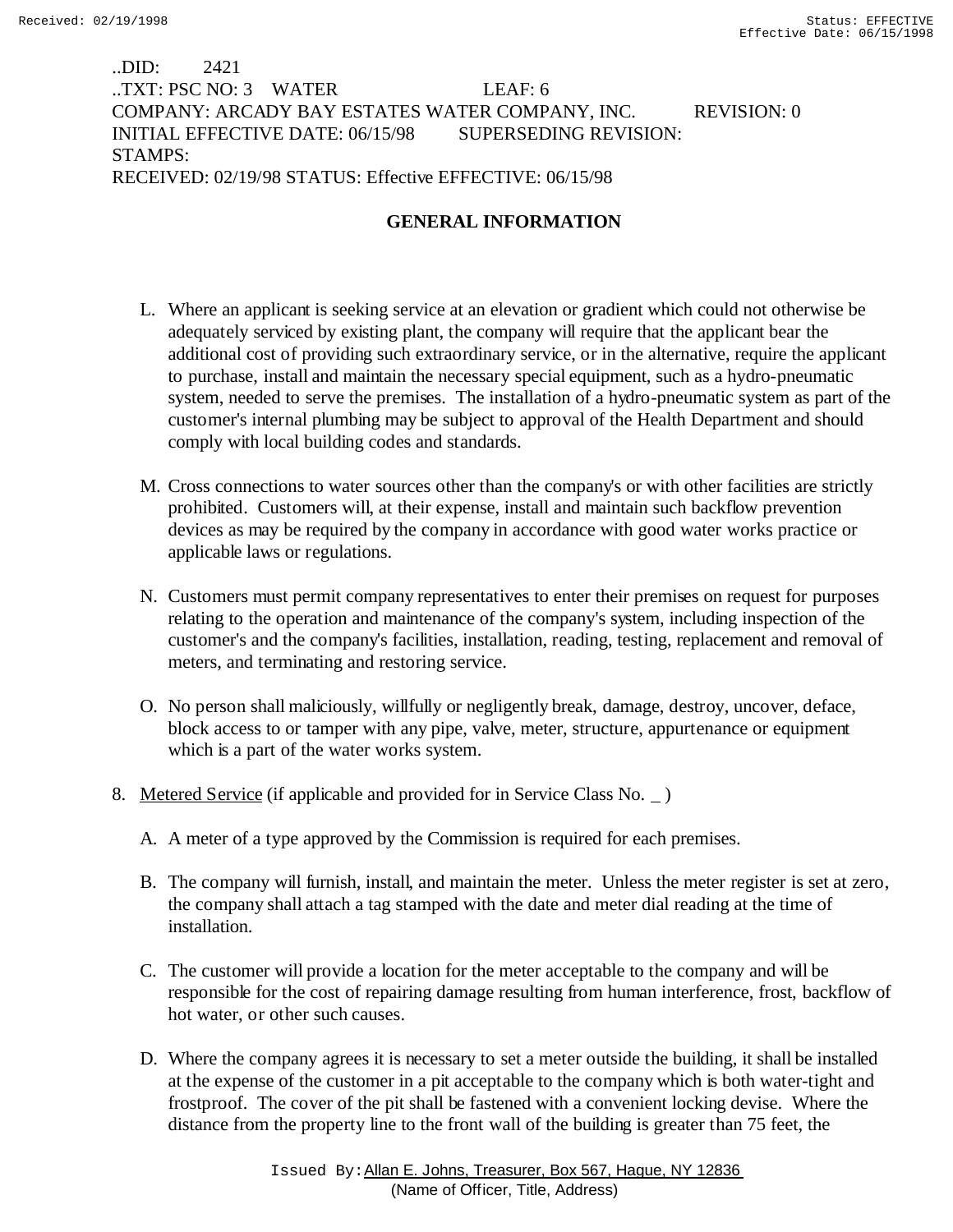company may require that the meter be set in a pit at or near the property line. If the pit is to be installed on property not owned or controlled by the customer, written consent of the owner of the property shall be obtained prior to the installation.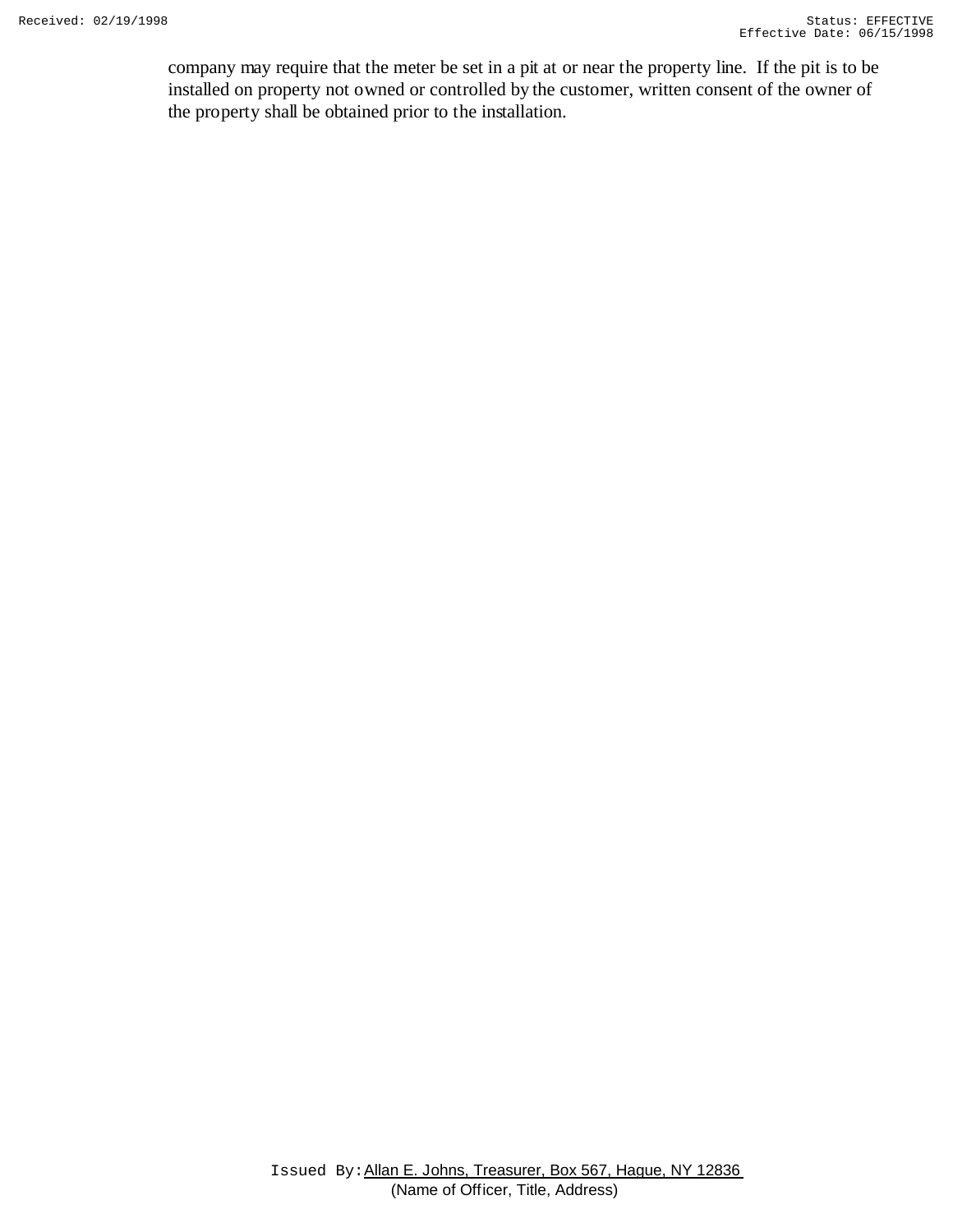..DID: 2420 ..TXT: PSC NO: 3 WATER LEAF: 5 COMPANY: ARCADY BAY ESTATES WATER COMPANY, INC. REVISION: 0 INITIAL EFFECTIVE DATE: 06/15/98 SUPERSEDING REVISION: STAMPS: RECEIVED: 02/19/98 STATUS: Effective EFFECTIVE: 06/15/98

#### **GENERAL INFORMATION**

#### 7. General Rules

- A.Customers must provide 10 days' written notice prior to the date on which termination of service is requested or prior to a change of occupancy, until which date the customer will be responsible for payment of service.
	- B.Fire hydrants shall not be used without written permission or unless in conformance with filed fire protection tariff provisions.
	- C.The company will not be liable for damage resulting from the presence of its facilities, supply, or use of water service, except damage resulting from gross negligence of the company.
	- D.The company may shut off water in its mains to make repairs and extensions. Where possible, proper advance notice will be made to customers affected.
	- E.The use of water for sprinkling, swimming pools, or other less essential uses may be restricted or prohibited where such use may unreasonably reduce the adequacy of service for other domestic purposes.
	- F.There must be a separate service for each premises.

G.Installation of service pipes and mains will not normally be made when the ground is frozen.

- H.The customer is responsible for service pipes and plumbing within the property line. Any plumbing work done on the customer's service pipe is subject to approval by the company. No underground work shall be covered up until it has been inspected and approved by the company.
- I.All leaks on customer premises must be repaired as soon as possible.
- J.All mains, services (up to the property line) and other water system facilities will be maintained and replaced by the company.
- K.The company will supply water in the distribution system at pressures between 20 and 100 pounds per square inch (psi) and will strive, where practicable, to maintain a normal working pressure of 60 psi with a minimum of 35 psi. If the company makes changes to its system which cause the pressure to increase to over 100 psi to existing customers, the company will be responsible for the first installation of the necessary equipment in the customer's premises. From that point on the equipment will be considered part of the customer's internal plumbing and the customer will be responsible for its maintenance or replacement. If a water pressure reducing valve, in the customer's or applicant's opinion, is necessary or desired to safeguard the plumbing, it is the customer's or applicant's responsibility to purchase, install and maintain this equipment. Where a pressure reducing valve is used it is also advisable to install a suitable pressure relief valve. All installations will comply with the local building codes and standards and are considered a part of the customer's internal plumbing.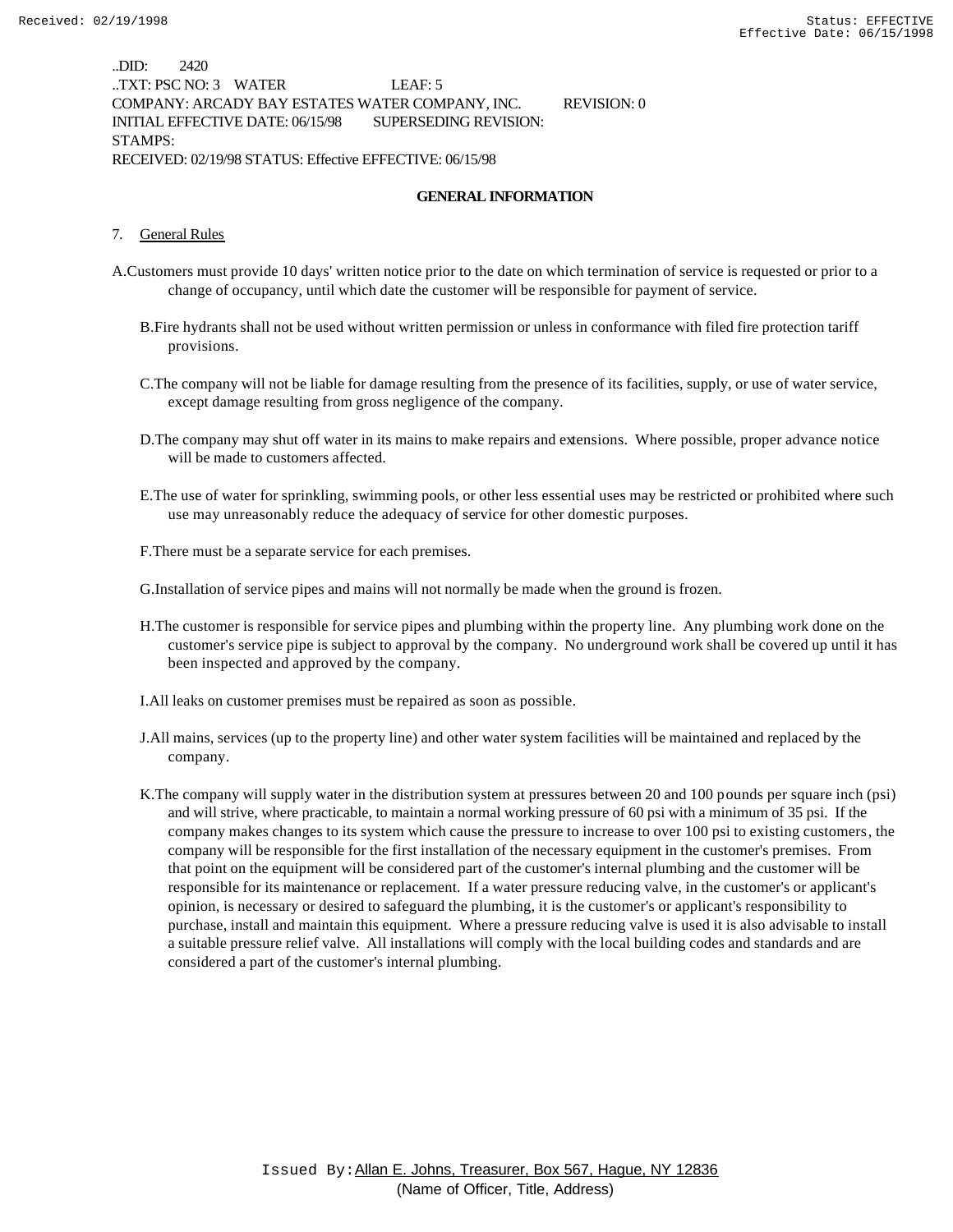..DID: 2425 ..TXT: PSC NO: 3 WATER LEAF: 8 COMPANY: ARCADY BAY ESTATES WATER COMPANY, INC. REVISION: 0 INITIAL EFFECTIVE DATE: 06/15/98 SUPERSEDING REVISION: STAMPS: RECEIVED: 02/19/98 STATUS: Effective EFFECTIVE: 06/15/98

#### **GENERAL INFORMATION**

- A.A bill not paid within 23 days of mailing is considered delinquent, and the company may discontinue service after complying with 16 NYCRR, Part 533 which requires: (1) 15 days written notice if served personally, or (2) 15 days after a registered letter containing such notice has been signed or refused, or (3) 18 days after mailing written notice in a post-paid wrapper. Service will not be re-established until payment of all proper arrears, charges and deposits is made or a deferred payment agreement is entered into. Receipt of a subsequently dishonored negotiable instrument in response to a notice of discontinuance shall not constitute payment of the customer's account and the company shall not be required to issue additional notice prior to discontinuance. There will be a charge for processing all returned checks equal to the bank charge plus a handling fee of \$5.00 (not to exceed the maximum allowed by section 5-328 of General Obligations Law).
- B.The company will not discontinue service to residential premises for non-payment of bills on a Friday, Saturday, Sunday, public holiday (as defined in General Construction Law), or on a day on which the utility's main office is closed. Discontinuance can only take place from Monday to Thursday between the hours of 8 a.m. and 4 p.m.
- C.The company will not discontinue service for non-payment of bills to any person or entity receiving public assistance if the payment for such service is to be paid directly by the Department of Social Services or by the local Social Services representatives.
- 12. Discontinuance of Service Other
	- A.Service rendered under any application, contract or agreement may be discontinued by the company after reasonable notice for any of the following reasons:
		- (1)For willful or indifferent waste of water due to any cause or for non-authorized use of water.
		- (2)For failure to protect from damage the meter and connection, or for failure to protect and maintain the service pipe or fixtures on the property of the customer in a condition satisfactory to the company.
		- (3)For tampering with any meter, connections, service pipe, curb cock, seal or any other appliance of the company controlling or regulating the customers's water supply.
		- (4)For failure to provide the company's employees reasonable access to the premises supplied, or for obstructing the way of ingress to the meter or any other appliances controlling or regulating the customer's water supply.
		- (5)In case of vacancy of the premises.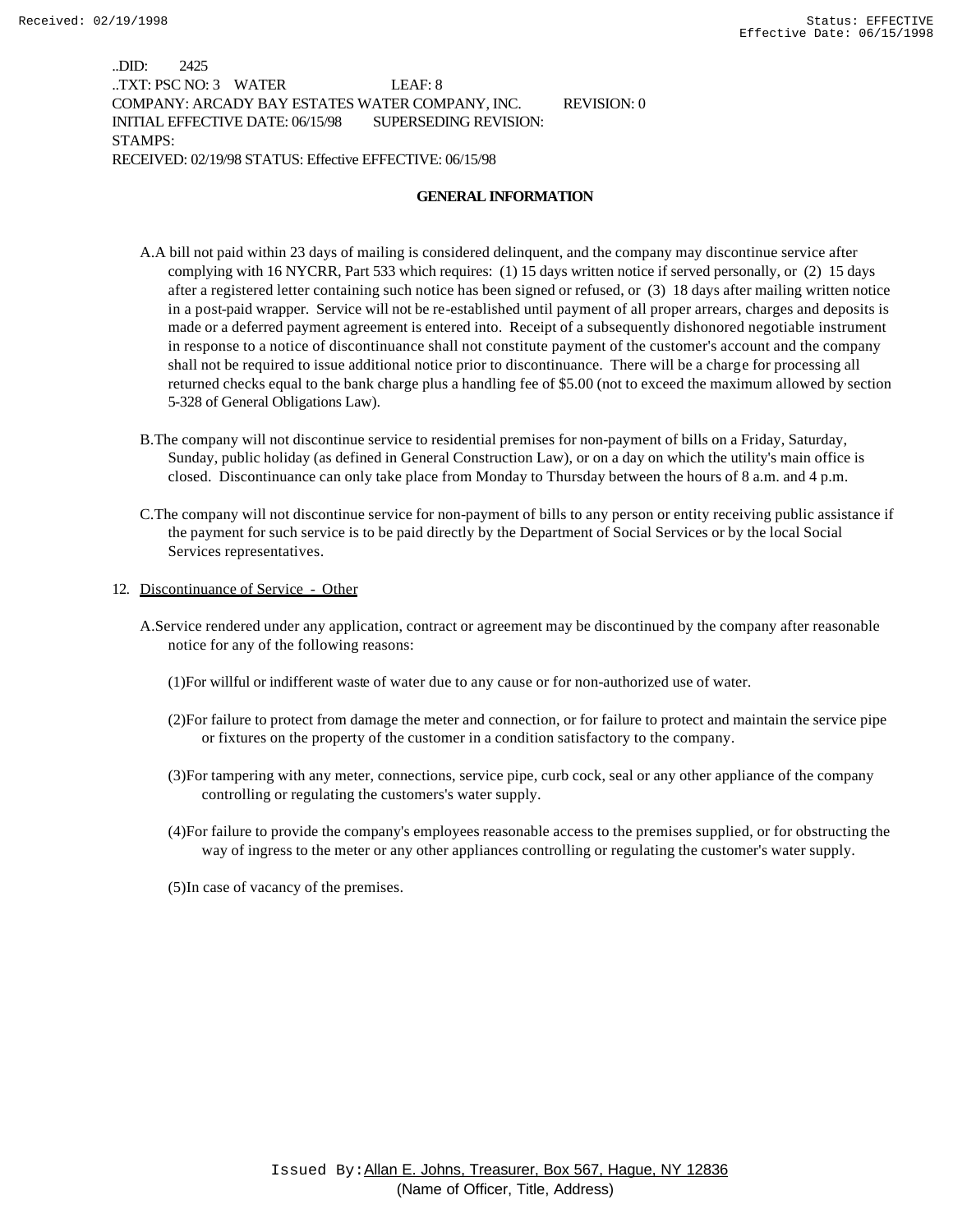..DID: 2426 ..TXT: PSC NO: 3 WATER LEAF: 9 COMPANY: ARCADY BAY ESTATES WATER COMPANY, INC. REVISION: 0 INITIAL EFFECTIVE DATE: 06/15/98 SUPERSEDING REVISION: STAMPS: RECEIVED: 02/19/98 STATUS: Effective EFFECTIVE: 06/15/98

#### **GENERAL INFORMATION**

(6)For cross connections.

(7)For submetering or reselling water.

(8)For non-compliance with restrictions on less essential water use.

- (9)For violation of any rule or regulation of the company as filed with the Public Service Commission, provided such violation affects the reliability or integrity of the water system.
- B.Written notice of discontinuance of service shall contain the information required by 16 NYCRR S.14.4(b) and will be given except in those instances where a public health hazard exists.
- C.The company may, at any time, temporarily discontinue water service in case of accident, or for the purpose of making connections, alterations, repairs, charges, etc.
- D.Except as stated in the preceding paragraph, or in the case of a violation that threatens the integrity of the water system, the company shall not discontinue service to any customer on a Friday, Saturday, Sunday, Public Holiday or on a day when the company is not open for business. Public Holiday shall refer to those holidays defined in the General Construction Law.

#### 13.Discontinuance of Residential Service - Special Procedures

 The company must delay termination of service or, if service has already been terminated, must restore service for 30 days in the event that the occupants of the premises are blind, disabled, 62 years of age or older or 18 years of age or under, if a medical emergency exists, or where during the cold weather period (November 1 to April 15) the termination would affect the heating of the premises, if such termination or failure to restore service might cause the occupant to suffer serious impairment to health. The company may require appropriate documentation that such a condition exists before delaying the termination or restoring the service. In addition, the company may require that the customer make appropriate arrangements to pay any arrears on the account.

#### 14. Deferred Payment Agreements

 In addition to the above circumstances, the company will consider granting customers reasonable payment terms in cases where a customer is threatened with termination of service, or where the company has issued a backbill to a customer. Any such agreement may require the customer to make a reasonable down payment, and to pay current bills when issued.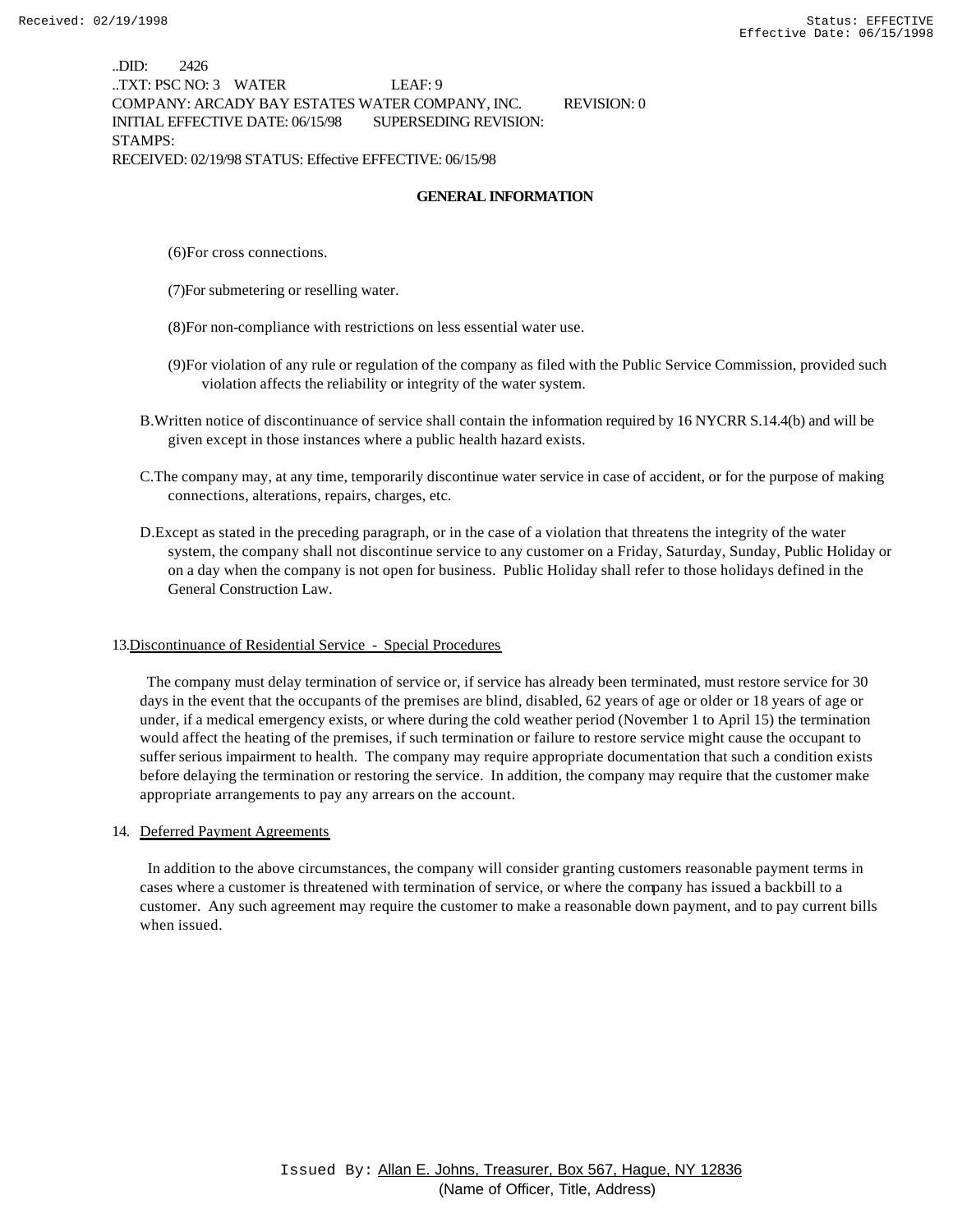# ..DID: 2427 ..TXT: PSC NO: 3 WATER LEAF: 10 COMPANY: ARCADY BAY ESTATES WATER COMPANY, INC. REVISION: 0 INITIAL EFFECTIVE DATE: 06/15/98 SUPERSEDING REVISION: STAMPS: RECEIVED: 02/19/98 STATUS: Effective EFFECTIVE: 06/15/98

# **GENERAL INFORMATION**

# 15. Complaint Handling Procedures

- A. The company will promptly investigate and evaluate all complaints received from customers regarding bills for service rendered or required deposits. The results of the company's findings will be reported to the customer. During the period of investigation and evaluation, service will not be discontinued, nor shall a new notice of termination be issued, provided, however, that the customer will be required to pay the undisputed portion of any balance due, which may include bills for current usage.
- B. After the completion of such an investigation, if the company determines that the disputed service has been rendered, or that the disputed charge or deposit is proper in whole or in part, the company may require that the full bill or deposit be paid. Appropriate notices of the determination shall be given to the customer, and where notice of discontinuance of service was previously sent, or is served with the determination, such notice shall include a statement advising the customer of the availability of the Commission's complaint handling procedures, including the address and telephone number of the Department's Consumer Services Division. Where prior notice of discontinuance was sent, company procedure provides for discontinuance of service if customer fails to pay the proper amount due and owing within 5 days after notice of the company determination was served personally on the customer or at least 8 days after mailing of the notice. Under no circumstances will discontinuance of service occur if so precluded by the Commission.
- C. In situations where the complaint procedures of the Commission have been invoked and it is determined that the disputed service has been rendered or that the disputed charge or deposit is proper and prior notice of discontinuance was sent, a customer's service will not be discontinued for failure to pay the amount found due and owing until at least 5 days after notice of the Commission's determination, where personal service is made, or at least 8 days after mailing of such a notice.

# 16. Restoration of Service

 A charge will be made to restore service after discontinuance at the member's request, for nonpayment or for violation of these rules.

 This charge or charges will be a rate agreed upon by the members of the Association and will appear on all written notices of discontinuation of service. Any member has the right to request that the Department of Public Service investigate the charges.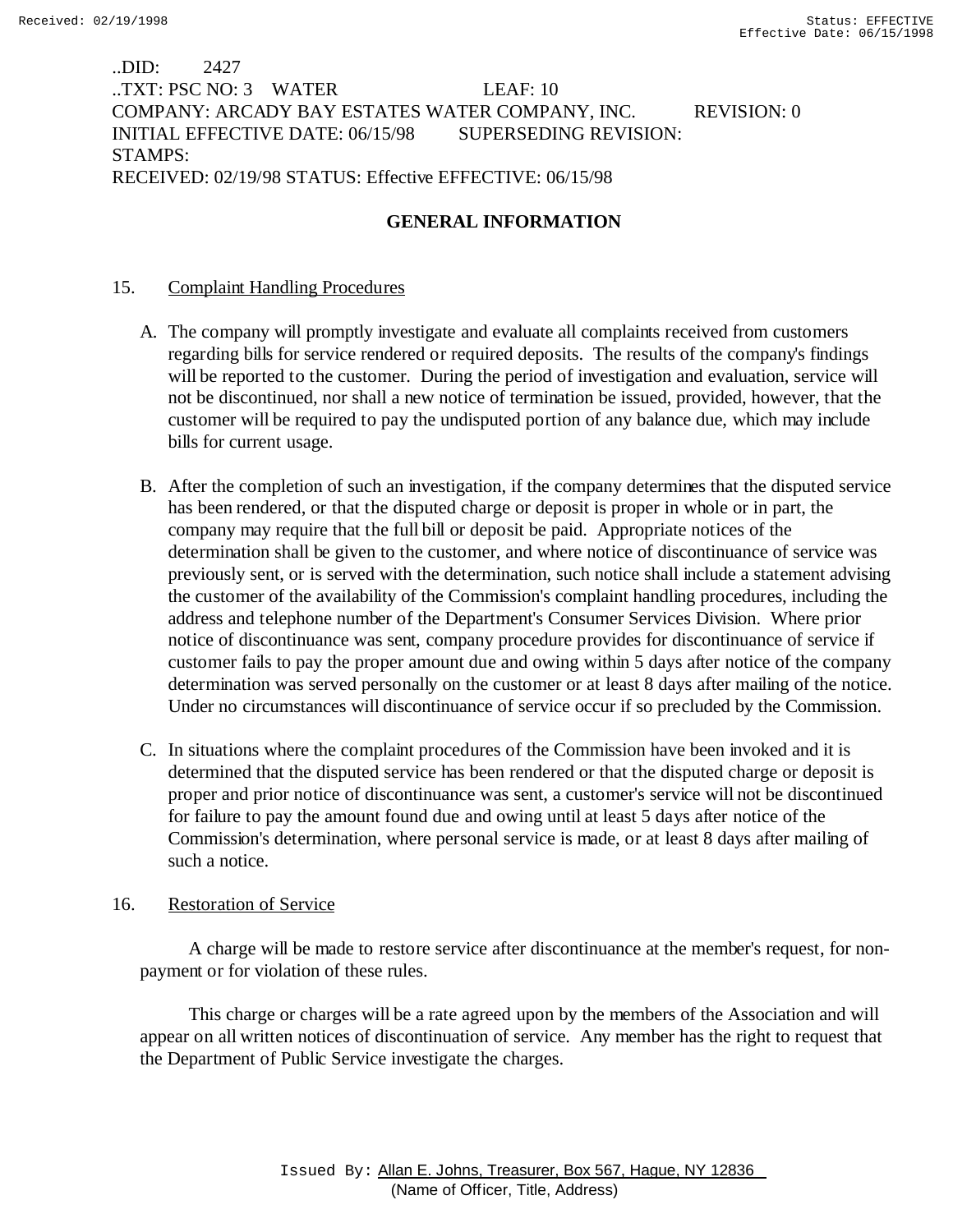# ..DID: 2428 ..TXT: PSC NO: 3 WATER LEAF: 11 COMPANY: ARCADY BAY ESTATES WATER COMPANY, INC. REVISION: 0 INITIAL EFFECTIVE DATE: 06/15/98 SUPERSEDING REVISION: STAMPS: RECEIVED: 02/19/98 STATUS: Effective EFFECTIVE: 06/15/98

# **GENERAL INFORMATION**

In a case where service is being restored after discontinuance for non-payment, the Association may require full payment of all arrears as well as the restoration of service charge. If the Association and the member have entered into some form of payment agreement, the agreed upon down payment may be required before service will be restored.

If it becomes necessary to disconnect service at the main because of willful acts of a member, the service restoration charge will include the actual costs incurred by the Association to disconnect and reconnect the service.

### 17. **Interest on Customer Overpayments**

The company will provide interest on a customer overpayment as follows:

- A. A customer overpayment is defined as payment by the customer to the company in excess of the correct charge for water service supplied to the customer which was caused by erroneous billing by the utility.
- B. The rate of interest on such amounts shall be the greater of the unadjusted customer deposit rate or the applicable late payment rate, if any, for the service classification under which the customer was billed. Interest shall be paid from the date when the customer overpayment was made, adjusted for any changes in the deposit rate or late payment rate, and compounded monthly, until the date when the overpayment was refunded.
- C. The company will not pay interest on customer overpayments that are refunded within 30 days after such overpayment is received by the company.

### 18. Regulation

 All matters, rules and other situations concerning the rendering of water service which are not specifically covered herein or in a provision of the New York State Codes, Rules and Regulations and which are subject to the jurisdiction of the Public Service Commission, and for which a customer and the company cannot agree as to an equitable and fair solution will be referred to said Commission to be resolved. Either the customer or the company may request that a rule or provision of this tariff be changed for a particular situation.